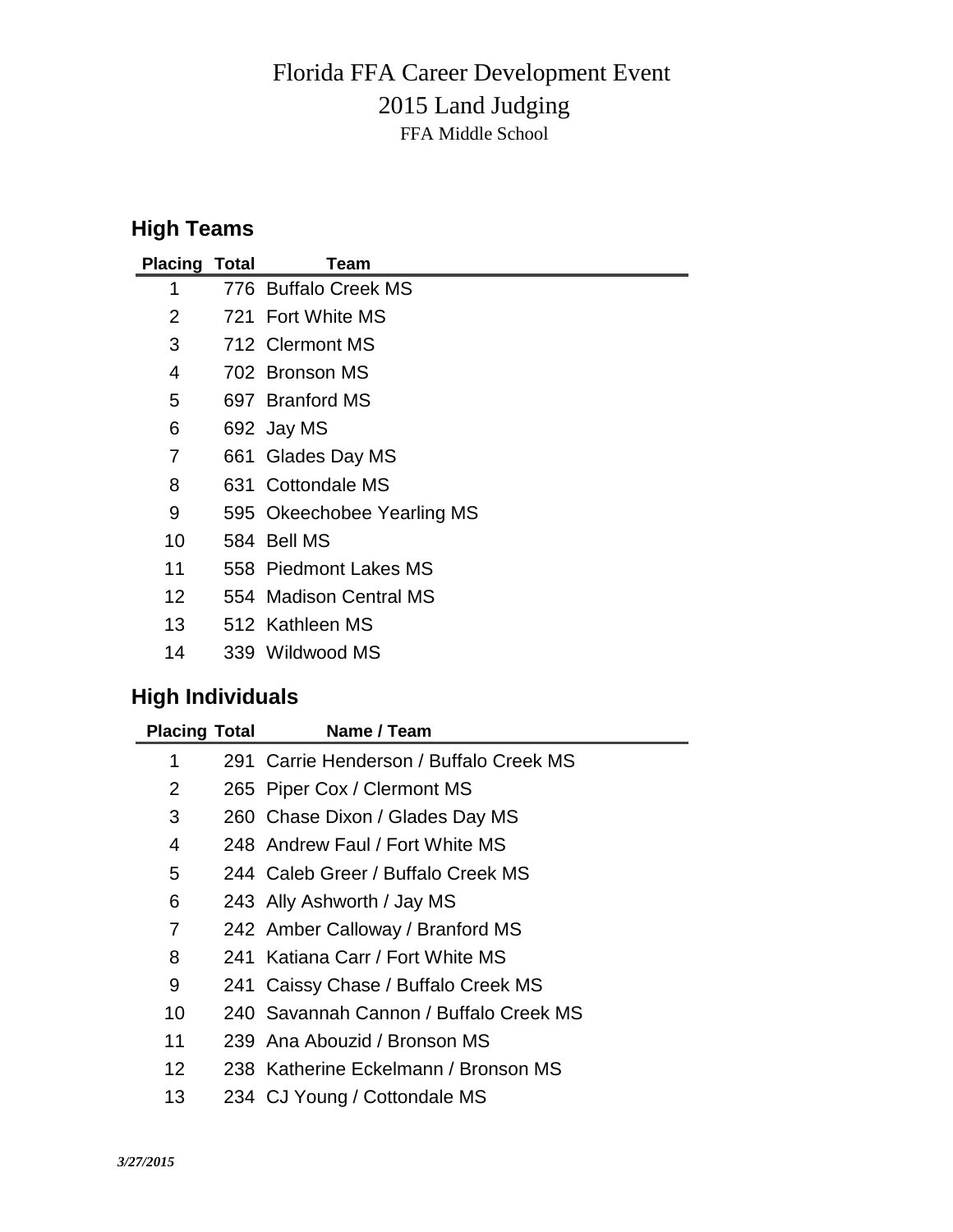- 232 Johnathan Stokes / Fort White MS
- 230 Parker Kruse / Clermont MS
- 228 Hannah Hill / Branford MS
- 227 Wyatte Eakins / Branford MS
- 225 Travis Godwin / Jay MS
- 225 Miles Carter / Bronson MS
- 224 Logan Cooley / Jay MS
- 221 Destiny Hawthorne / Jay MS
- 217 Camryn Russo / Clermont MS
- 210 Emmett Philpot / Fort White MS
- 210 Kendall Harrison / Okeechobee Yearling MS
- 208 Bradley Lockett / Clermont MS
- 207 Shane Green / Madison Central MS
- 202 Kennedy DesRochers / Glades Day MS
- 202 Savana Thomas / Bell MS
- 199 Nathan Kelly / Cottondale MS
- 199 Kamryn Kennedy / Glades Day MS
- 199 Cera Elliott / Okeechobee Yearling MS
- 198 Joey Jackson / Cottondale MS
- 197 Dayton Melvin / Cottondale MS
- 195 Dakota Smith / Bell MS
- 191 Spencer White / Piedmont Lakes MS
- 190 Rett Lohmann / Glades Day MS
- 189 Ashley Newsome / Bronson MS
- 187 Narreshia Norton / Piedmont Lakes MS
- 187 Ashley Poe / Bell MS
- 186 Ashley Bowers / Okeechobee Yearling MS
- 181 Katelyn Atkinson / Kathleen MS
- 180 John Rassel / Piedmont Lakes MS
- 177 Emmolyn Terry / Madison Central MS
- 177 Austin Bagby / Bell MS
- 173 Taylor Joyner / Kathleen MS
- 173 Trayton Brown / Wildwood MS
- 170 Joycelynn Ford / Madison Central MS
- 166 Jared Rogers / Piedmont Lakes MS
- 166 Preston Murphy / Wildwood MS
- 163 Barrett Young / Branford MS